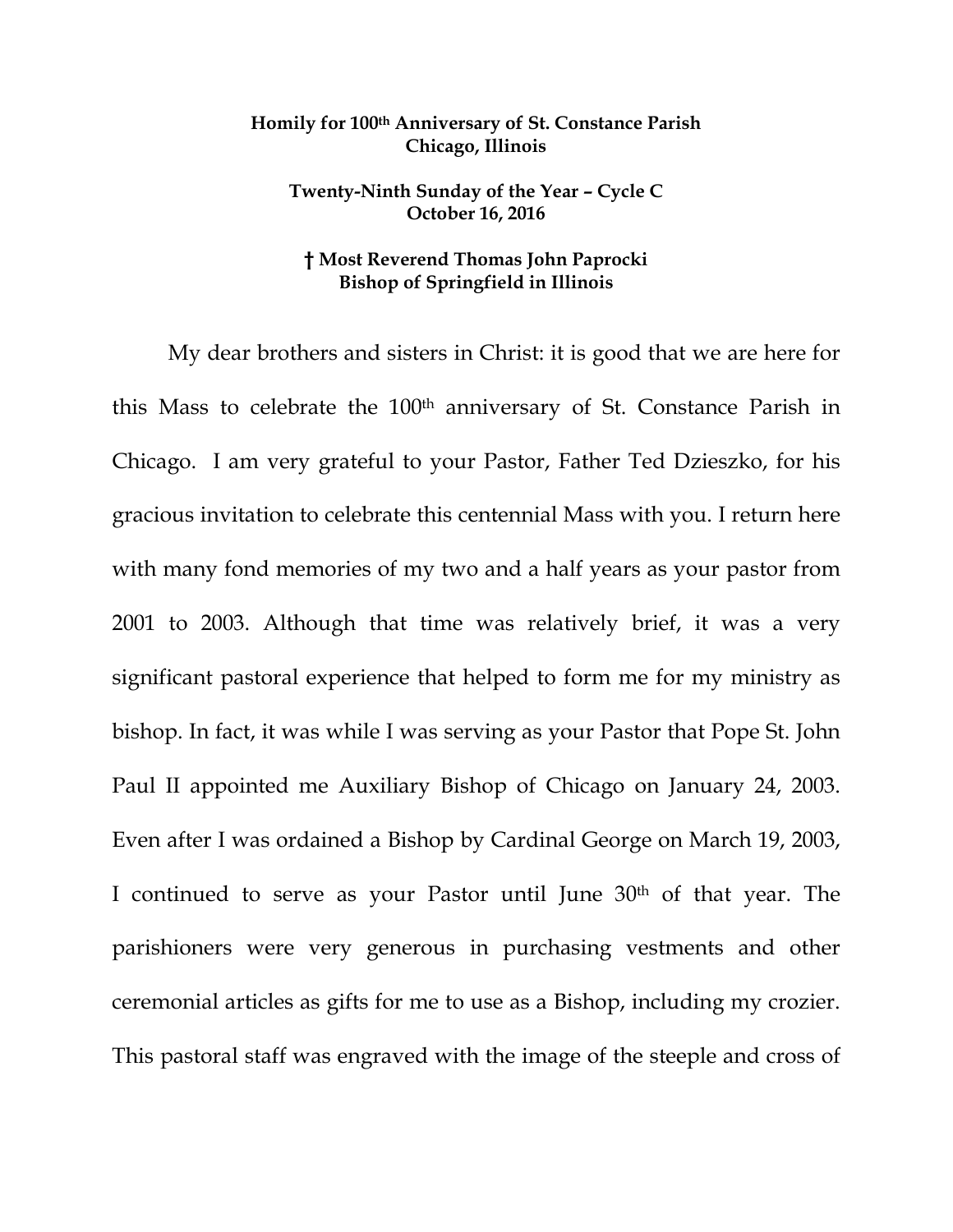St. Constance Church, so I always have a reminder of you and the parish where I served as Pastor!

It can be an interesting exercise to look back in history to see what was going on in our world when we celebrate events such as this. In 1916, much attention was given to World War I, raging in several locations and resulting in massive loss of life. Shortly after that war ended, on November 11, 1918, Poland regained her independence after 124 years of partition and oppression by the three contiguous empires, Austria, Germany (Prussia), and Russia. Here in the United States, the Professional Golfer Association, better known as the PGA, was founded. Woodrow Wilson was elected to a second term as the President of the United States. In 1916, the average price of a new car was 400 dollars, and the cost of a stamp was 2 cents. The Boston Red Sox won the 1916 World Series. Who knows, maybe the Chicago Cubs will win a World Series in the next one hundred years!

That year also saw John D. Rockefeller, co-founder of the Standard Oil Company, become the world's first billionaire. Having not been born into wealth, Rockefeller had to work hard to become the businessman and philanthropist that he was. One of his more famous quotes reflected this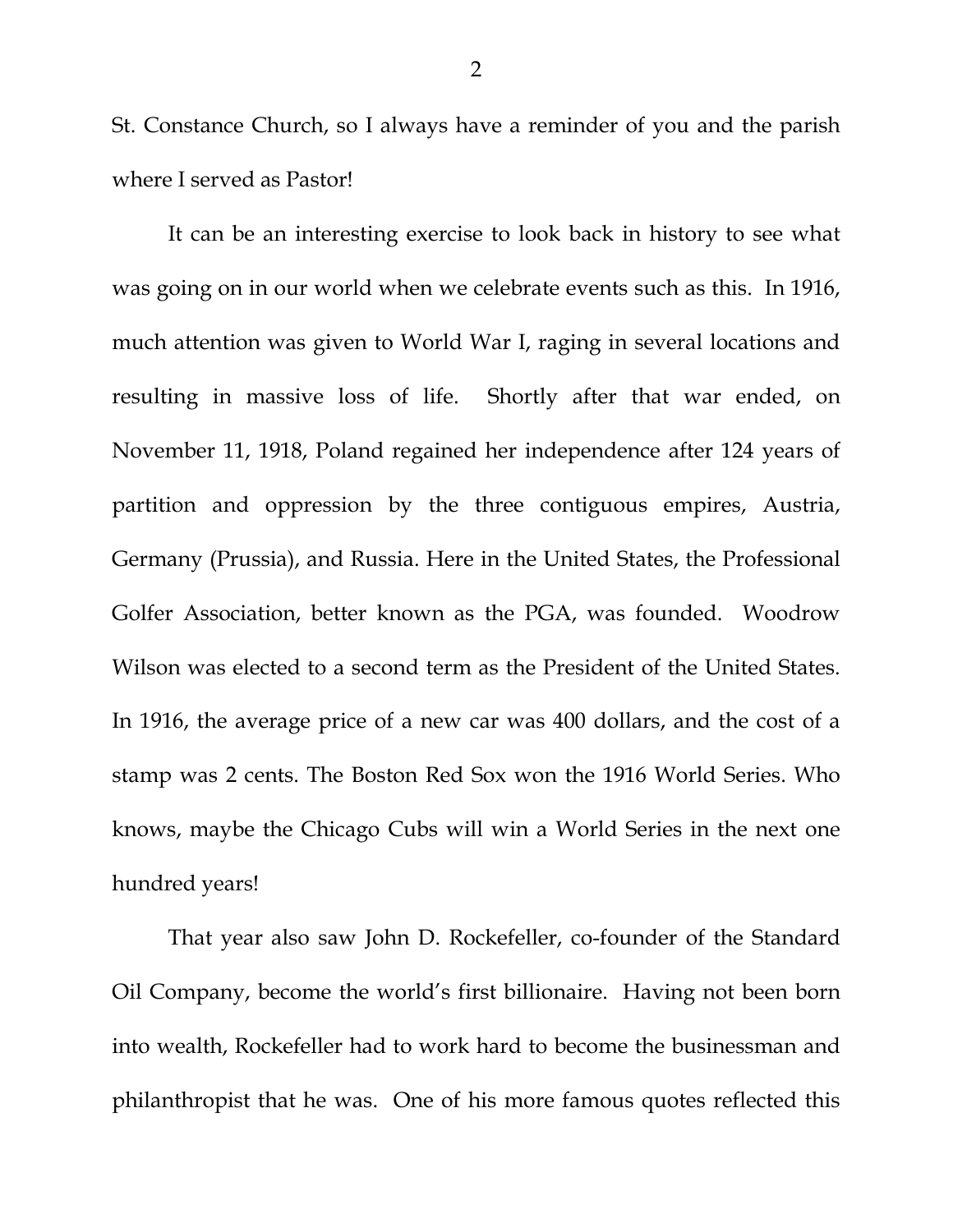path that he followed to achieving his fortune. He said the following: "I do not think that there is any other quality so essential to success of any kind as the quality of perseverance."

Indeed, we can look to any undertaking and see how important perseverance is in yielding successful results. The Church is no exception. There are countless examples from our history that prove this point. While it is true that the Church, founded by Jesus Christ, has been given divine assistance so that "the gates of the netherworld shall not prevail against it" (John 16:18), it is also true that Jesus did not intend for the Church to move forward on auto-pilot. In other words, it was His desire that the members of the Church should exercise their free will in choosing to cooperate with God's grace in the guidance and life of the Church in the world. When our human nature and free will are involved, perseverance will always be necessary!

We see this played out in the readings for today's Mass. In our first reading from the Book of Exodus, the army of Amalek poses a serious threat for the tribes of Israel. But Moses, at least, seems confident that the Jewish people can stand up to them. He directs Joshua to engage the enemy, not with all able soldiers, but only with certain chosen men. As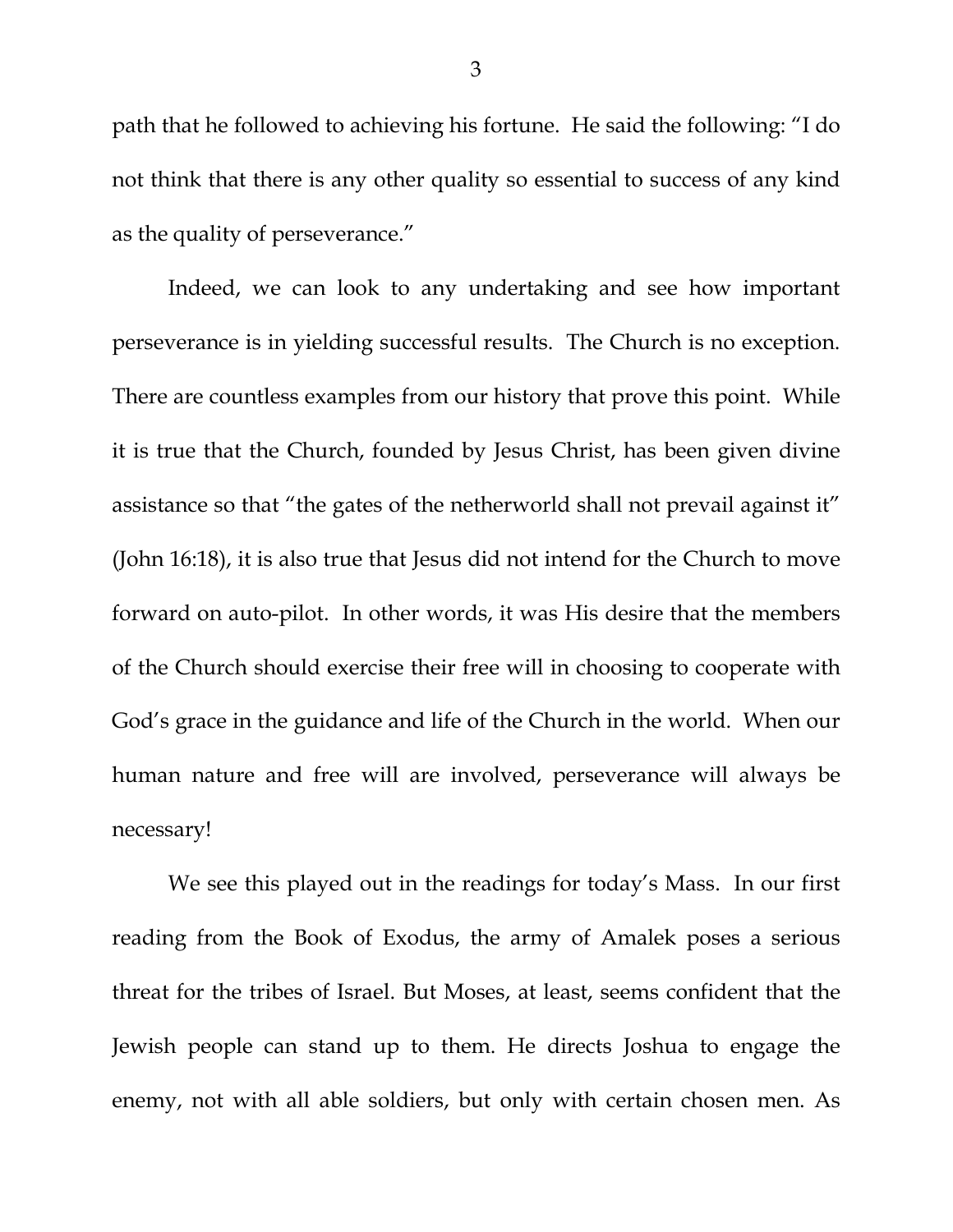long as these selected fighters can see the staff of God held high by Moses, they prevail against the enemy. When Moses grows tired and lowers the staff, the Israelites lose the advantage on the field. As a result, Aaron and Hur must stand on either side of Moses all day long to ensure that the staff of God is held aloft and visible for the Israelites fighting below.

What we learn from this story is how Moses was the very symbol of prayer for the Jewish people in their struggles with a great enemy. We learn from the example of Moses the importance of perseverance in prayer, but we also learn that we do not pray in isolation. Moses was able to persevere in prayer, not only because he was a man of prayer, but also because he had help from others who helped him with his prayer, and together they were able to help the whole community.

Following along this line, Saint Paul in his second Letter of to Timothy urged the beloved, **"**Remain faithful to what you have learned and believed" and he encouraged them to "be persistent" in proclaiming the Word of God "whether it is convenient or inconvenient." This message is further reinforced in today's Gospel passage, where Saint Luke relates that "Jesus told his disciples a parable about the necessity for them to pray always without becoming weary."

4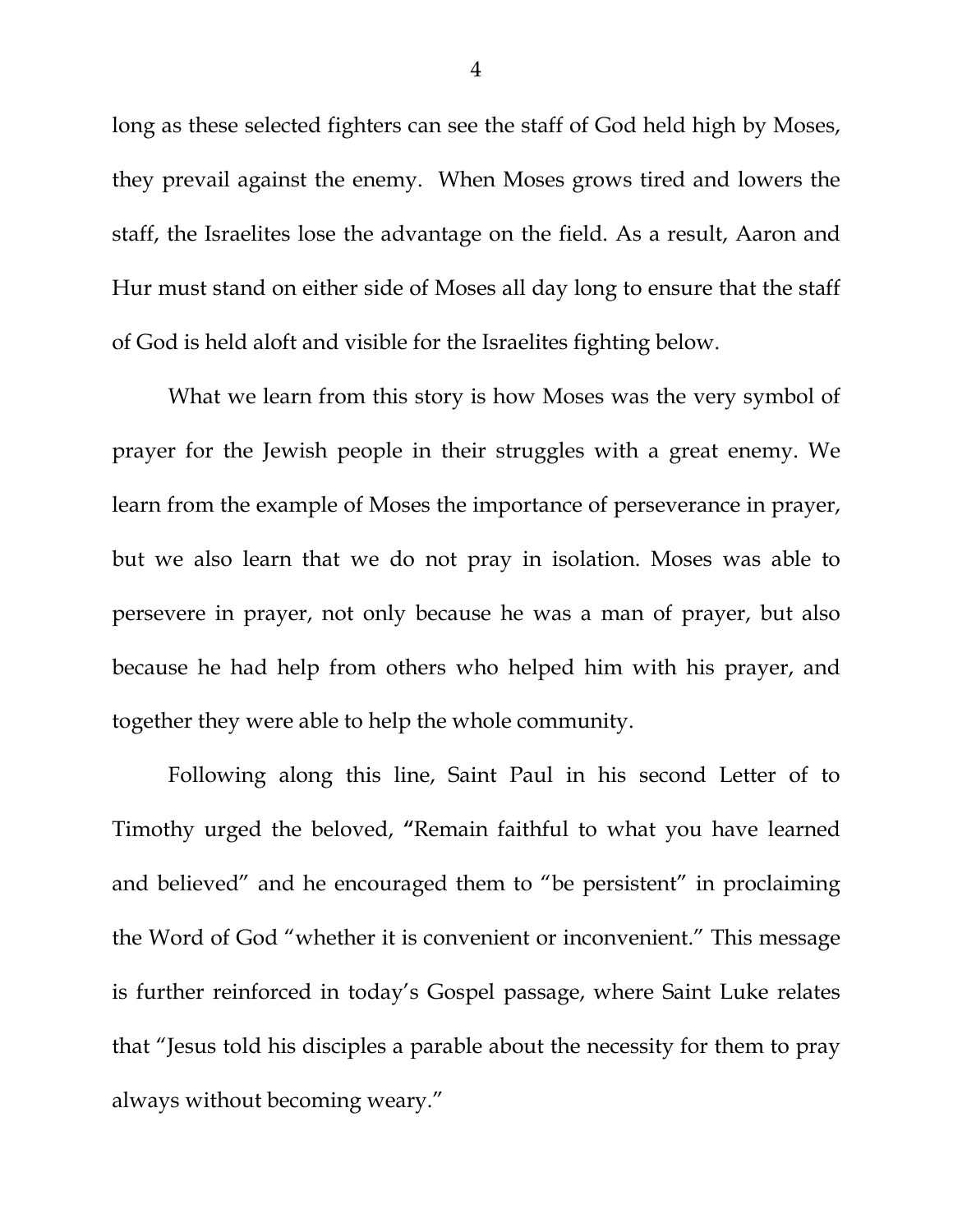In the nearly two-thousand year history of the Church, we have seen perseverance practiced in countless situations, from the situations involving the Universal Church to those involving individual parishes. Today, as we celebrate one hundred years of Catholic life here at St. Constance Parish in Chicago, we are well-aware that perseverance has been an important ingredient in the recipe for success that has been achieved here.

Reviewing the history of the parish, we note that St. Constance Parish was organized in 1916 at the request of ninety Polish families who belonged to Our Lady of Victory Church. Members of the Polonia Club of Our Lady of Victory parish asked Auxiliary Bishop Paul P. Rhode to help them in their efforts to obtain a parish of their own. Archbishop George W. Mundelein acceded to the request and on July 16, 1916, he appointed Rev. Alex Knitter, a former assistant at St. Adalbert Church, to organize the new national parish in the district known as Colonial Gardens, part of the larger Jefferson Park community.

Late in 1916, work began at 5809 W. Strong St. on a three story combination church and school building, which was dedicated on

5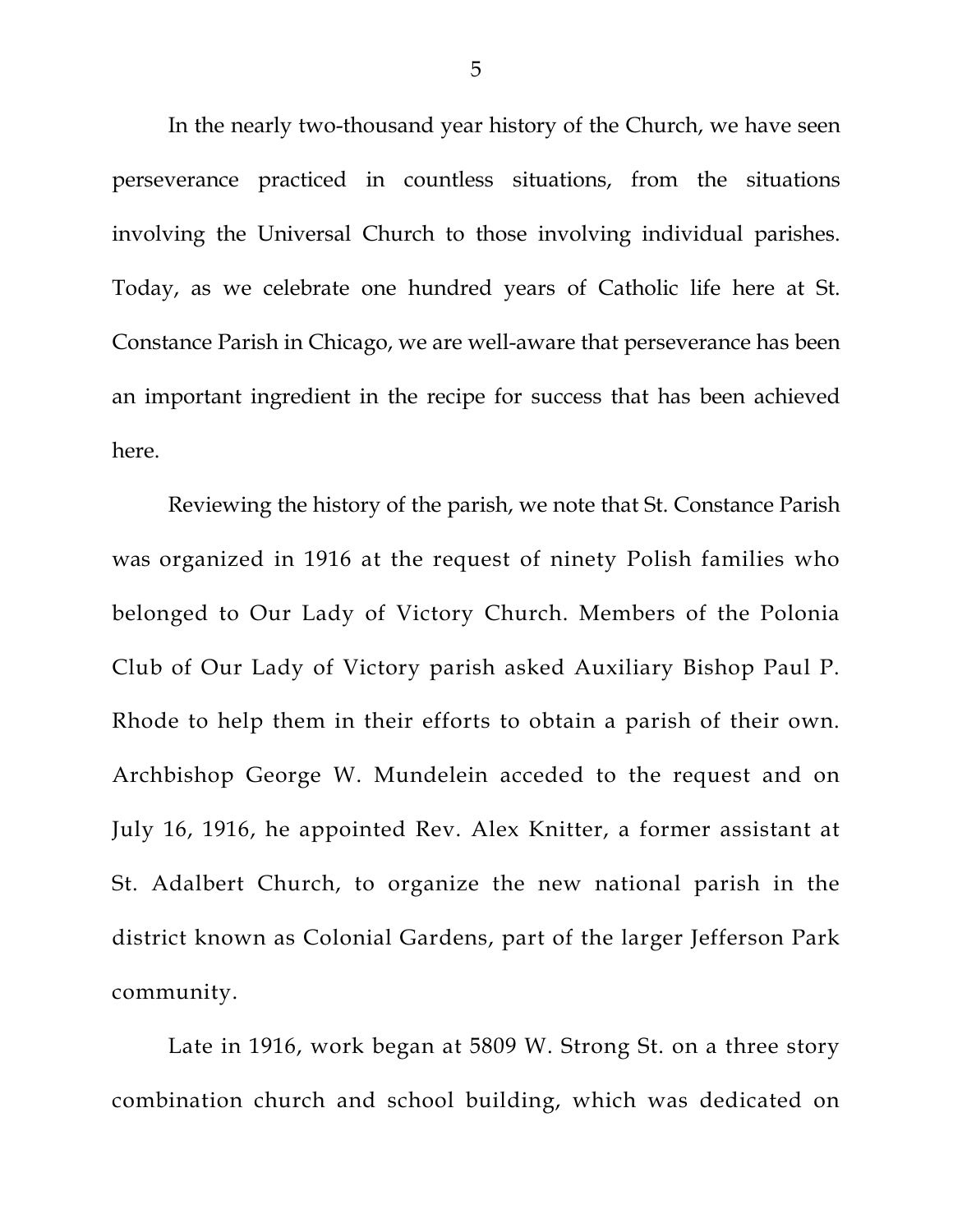Oct. 7, 1917 by Archbishop Mundelein. The School Sisters of Notre Dame accepted Father Knitter's invitation to staff the parish school. In 1932, the School Sisters of Notre Dame established a two year commercial high school on the second floor of the school building; by 1937, a four year academic program was in effect.

Following the elevation of Archbishop Samuel A. Stritch to the College of Cardinals, St. Constance high school was renamed Cardinal Stritch high school in 1947. It became a central high school for boys and girls from northwest side parishes.

On May 17, 1970, John Cardinal Cody dedicated the new St. Constance Church and the Handzel Center. Also in 1970, the decision was made to close Cardinal Stritch high school because it was no longer feasible to operate such a small secondary school.

As succeeding generations became more assimilated to American culture, by the 1960's St. Constance Parish itself became more Americanized, with wide representation of people of every national heritage. After the fall of Communism and the restoration of a freedom in Poland in 1989, the decade of the 1990's saw a new influx of immigrants from Poland. To this day, St. Constance Parish

6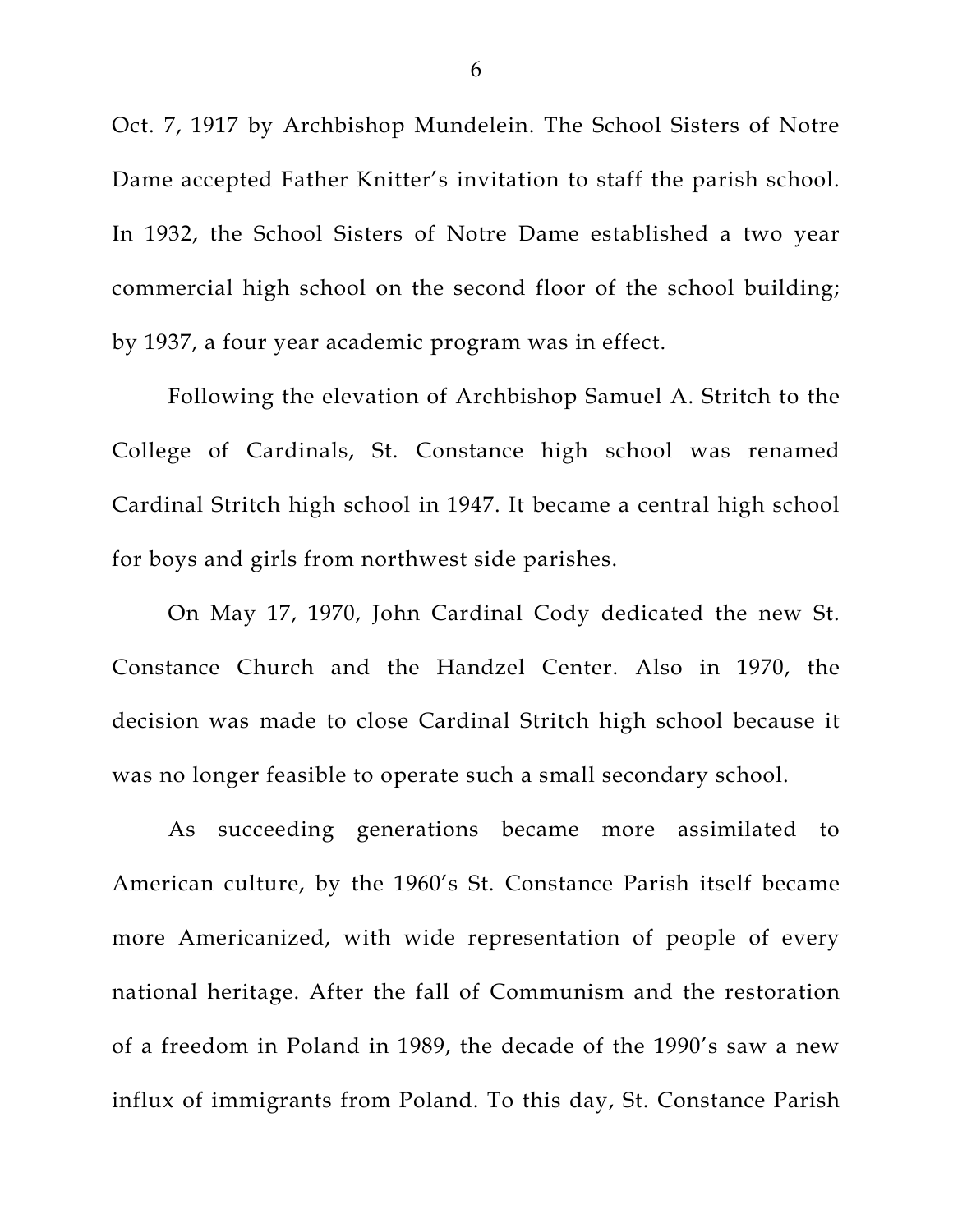retains its strong ethnic composition with a predominantly Polish flavor, but with a variety of other nationalities in an American context.

All of you are the beneficiaries of the great tradition of perseverance exercised by those who have gone before you. This is true in the broad sense as we look to the many saints throughout the history of the Church, and in the more narrow sense by looking to the families and parishioners of this parish who have helped to build the foundation upon which you now stand as a parish community.

It is now your turn to continue to build upon that foundation by committing yourselves to that perseverance required to keep going forward as a parish community. The Lord's blessings have been shared abundantly here, and that assistance is sure to continue. But we must always be mindful that the Lord wants us to choose freely to cooperate with His plan by putting the gifts that we have at the service of this parish community.

As we continue our celebration of this Mass, we bring to the Lord our gratitude for every gift received, especially the gift of this parish. We are grateful also for the vocations of the priests and religious sisters that have